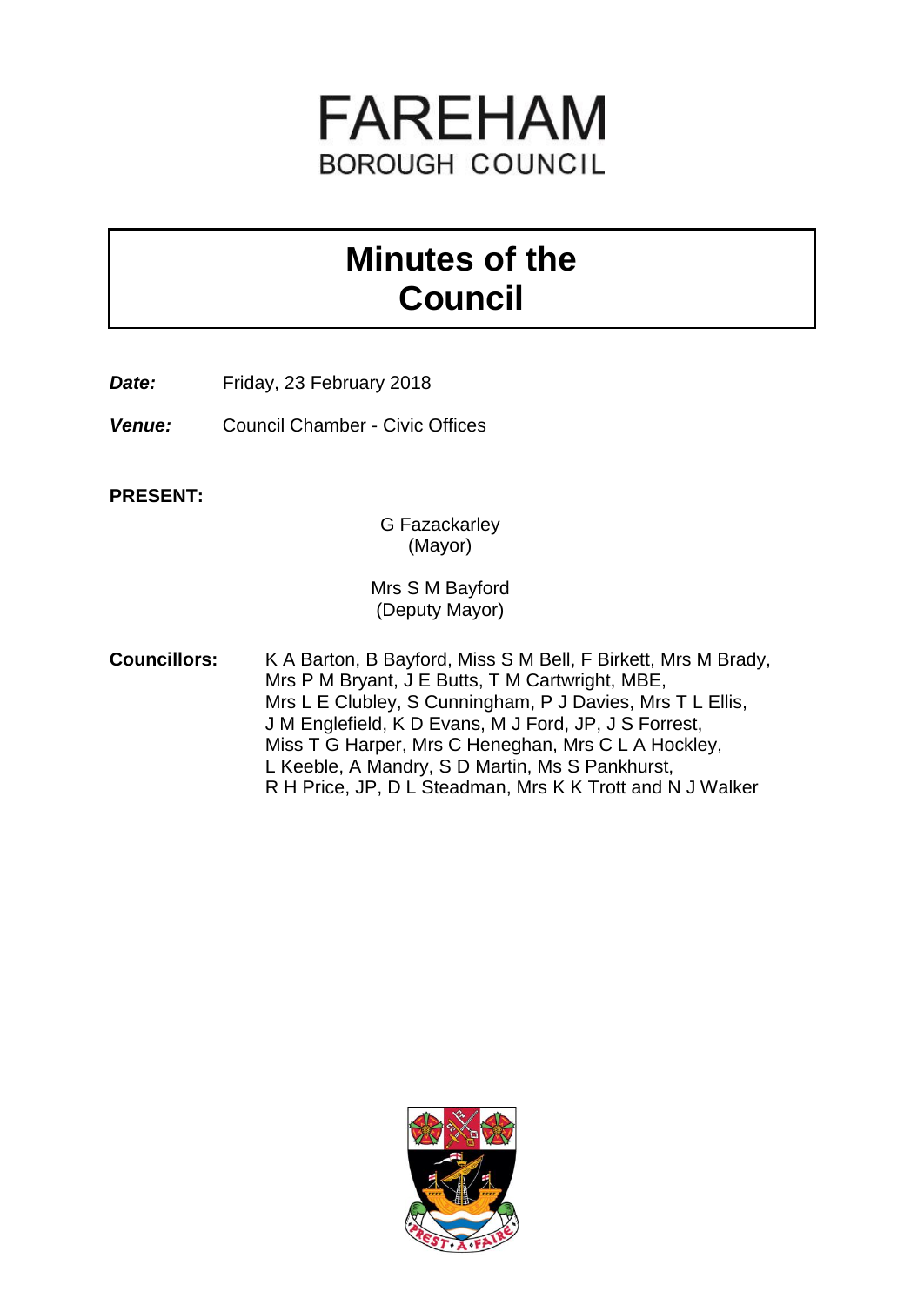### **1. PRAYERS**

#### **2. APOLOGIES FOR ABSENCE**

Apologies for absence were received from Councillor Mrs K Mandry and Councillor S D T Woodward.

#### **3. MINUTES**

RESOLVED that the Mayor be authorised to sign as a correct record the minutes of the Council meeting held on the 14 December 2017.

#### **4. MAYOR'S ANNOUNCEMENTS**

The Mayor announced that his two final Tea Parties will be held on the following dates: Thursday 1 March when Phil Blair will be giving a talk on the history of Southdown Buses, and on Thursday 5 April when Canine Partners will be giving a demonstration of their wonderful trained assistance dogs.

The Mayor announced that he has Charity events taking place at Ferneham Hall in March.

The first event will be the 70's band "Showaddywaddy" on Friday 2 March where they will be performing all their hits. Tickets for this event are £22

The final Charity event, which will be held on Friday 24 March, is his Charity Ball where the theme will be musical movies. Individual tickets for this ball are £45 each with a reduction for tables of ten.

# **5. EXECUTIVE LEADER'S ANNOUNCEMENTS**

There were no Deputy Executive Leader's announcements made at this meeting.

# **6. EXECUTIVE MEMBERS' ANNOUNCEMENTS**

Police Crime Commissioner's Precept Budget Proposal

The Executive Member for Health and Public Protection announced that at the Police Crime Panel Meeting held on the 26<sup>th</sup> January 2018, after much discussion, the Panel agreed with the Commissioner's proposed precept on the understanding that his requested £440,000 should be spent on maintaining Police presence, rather than adding to the expenses of his office.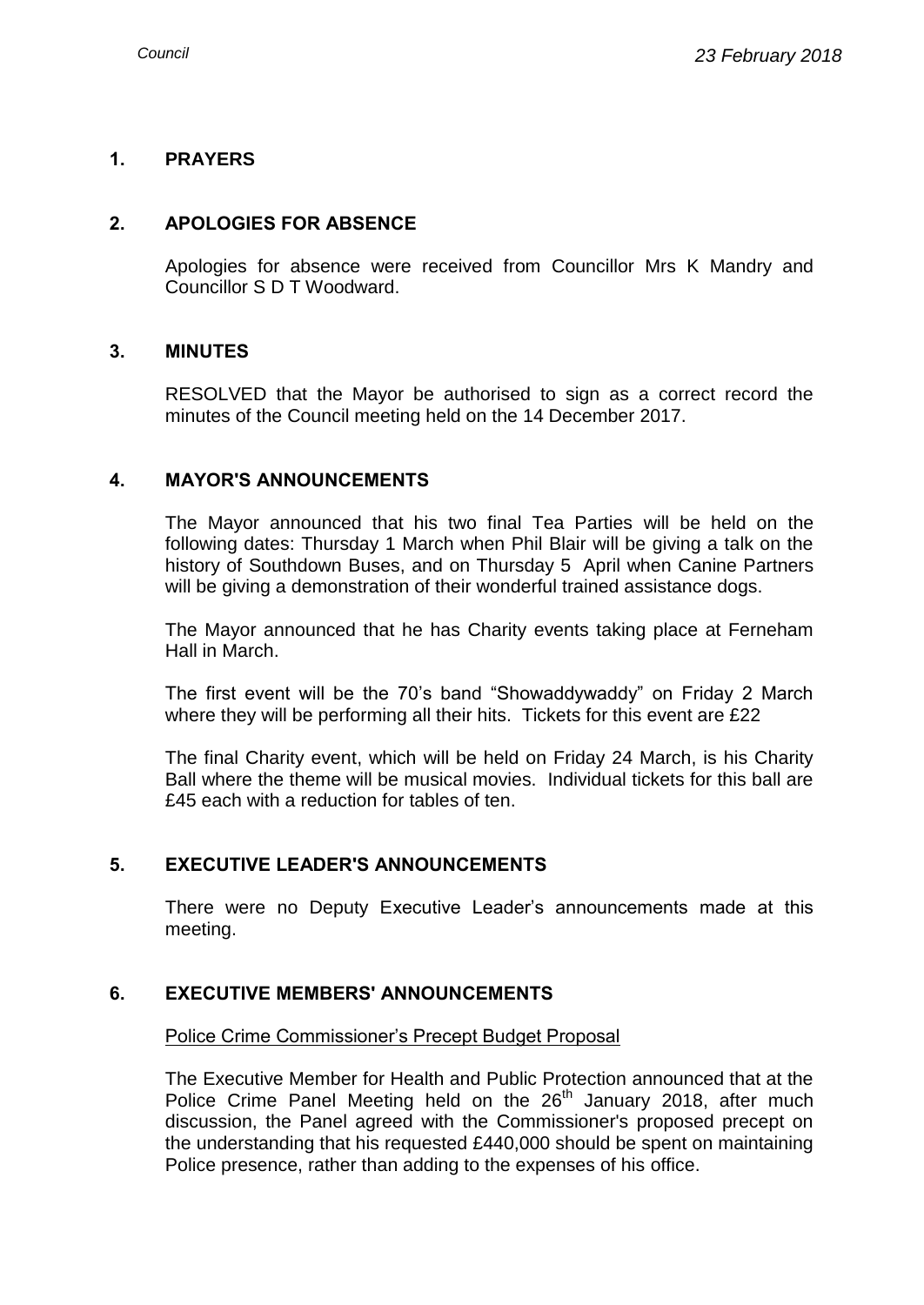After the meeting, the Commissioner sent a letter to the various charities warning them that the total cash available would be reduced due to the reduction of the budget available.

The Executive Member for Health and Public Protection stated that the Police Crime Panel is waiting for the Commissioner's proposed resolution but that on Wednesday, he decided that he would distribute £1.3m for 64 Grants to various charities/organisations.

#### Meeting with Mark Cubbon, The Chief Executive of Queen Alexandra Hospital

The Executive Member for Health and Public Protection announced and he and the Executive Leader had met with Mark Cubbon last Tuesday to discuss his progress at QA and also the Fareham Community Hospital.

They were advised that the new Management Team was in place together with a new Chairman, and was now looking at a re-organisation. The Executive Member for Health and Public Protection and the Executive Leader were very impressed with his energy and passion, and felt very re-assured about the future of QA.

Regarding Fareham Community Hospital, a discussion took place about its under-use. The Executive Member for Health and Public Protection and the Executive Leader felt that there should be a full Phlebotomy service reintroduced, and a kidney dialysis and minor accident facility provided. Mark was very sympathetic to this and felt that this would be very helpful in reducing the pressure on QA. He said that he would need to deal with the Commissioners with reference to these services, but would follow it up and keep us informed.

After the meeting, the Executive Member for Health and Public Protection and the Executive Leader were shown the accident and emergency area, which was extremely busy. They met the duty consultant and were very impressed with both him and the staff, who were obviously very busy but their dedication and enthusiasm for the job was very evident. They also outlined changes they wish to make to enlarge the accident and emergency areas to improve the service and waiting times.

### **7. DECLARATIONS OF INTEREST**

The Mayor confirmed that the Monitoring Officer had granted a dispensation to all Members to enable discussion and a decision to be taken at item 15 – Finance Strategy, Capital Programme, Revenue Budget and Council Tax 2018/19 and also for item 16 – Members' Allowances.

Councillor R H Price, JP declared a Disclosable Pecuniary interest item 15 – Finance Strategy, Capital Programme, Revenue Budget and Council Tax 2018/19 as he leases an allotment in Portchester. He confirmed that he would leave the chamber and not take part in any debate on allotments.

Councillor J M Englefield declared a Disclosable Pecuniary interest item 15 – Finance Strategy, Capital Programme, Revenue Budget and Council Tax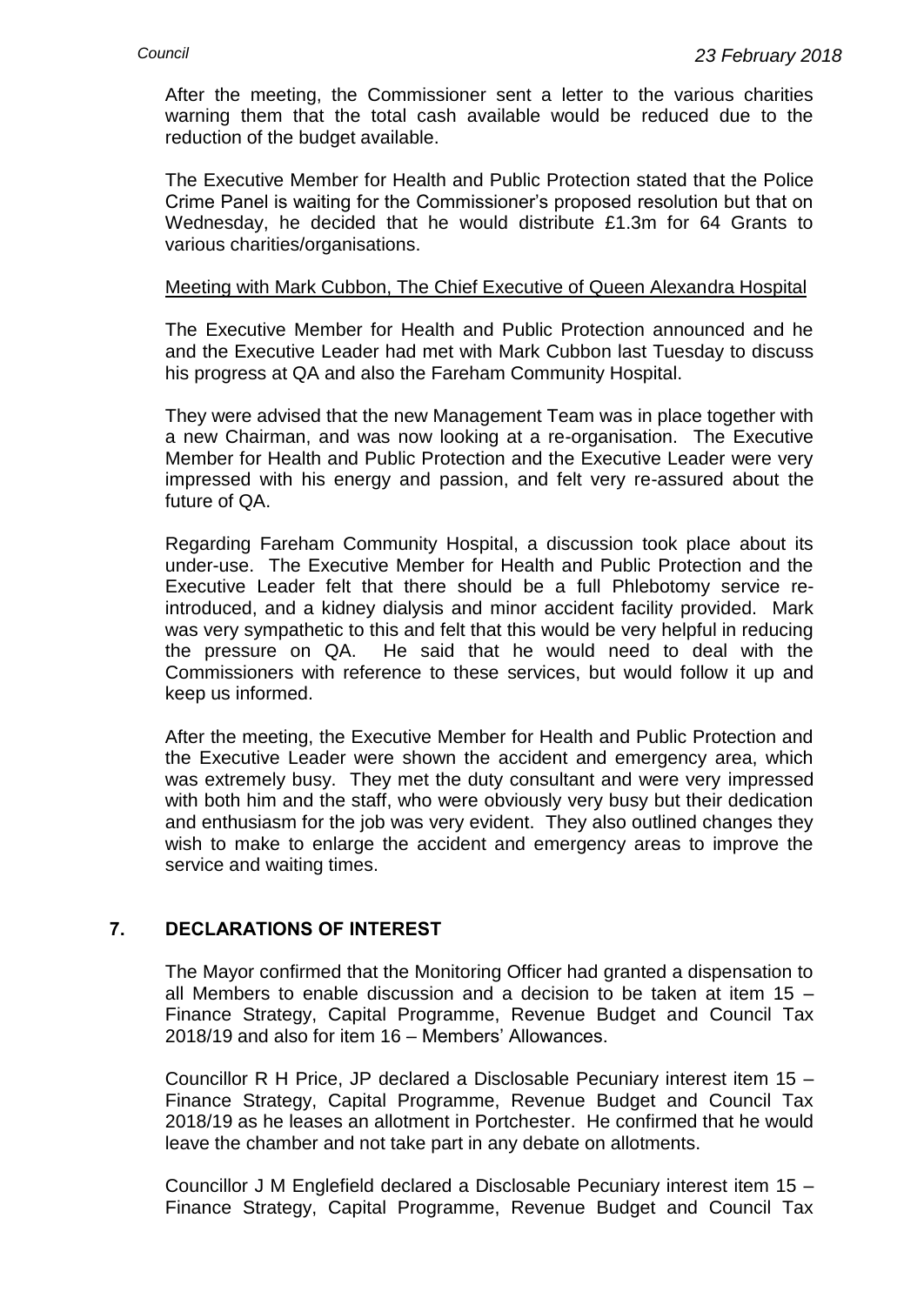2018/19 as he leases an allotment in Locks Heath. He confirmed that he would leave the chamber and not take part in any debate on allotments.

# **8. PRESENTATION OF PETITIONS**

There were no petitions presented at this meeting.

(1) Update of Petition - Stop the Building of 1500 new homes in Warsash, Locks Heath, Park Gate and Titchfield Common

An update was given in respect of a Petition which had been received at the Council meeting on 14 December 2017. Members were reminded that Councillor S D T Woodward had presented a paper petition at that Council meeting opposing the building of 1,500 new homes in Warsash, Locks Heath, Park Gate and Titchfield and were told that the Executive Leader had given a verbal update on the status of this petition at the January Executive when he confirmed that the petition signatures had been verified alongside the online petition which had been running on the Council's website for the same request and that the combined number of signatures was 2,390.

This number is significantly high and would ordinarily trigger a debate at Council. However, in this particular instance, as the petition was raised in response to the consultation on the Draft Local Plan, it is not yet appropriate to debate the matter at this Council meeting so as to avoid any pre-determination issues where Councillors might publicly voice their opinions on how they will vote on site allocations for housing prior to the Local Plan being formally presented to Council for adoption; or prior to any planning applications on those specific sites coming forward to the Planning Committee for approval.

It was confirmed that the Council will continue to ensure that the petition is given adequate exposure and any Planning Applications which do come to the Planning Committee before the Local Plan is adopted will include reference to the petition via the Officer's report which has already been the case at the last two Planning Committee meetings.

The petitioner has been advised of this variation to proceedings and will be invited to attend the Council meeting and make a deputation on the subject when the Local Plan does eventually come forward for adoption.

# **9. DEPUTATIONS**

There were no deputations given at this meeting.

# **10. REPORTS OF THE EXECUTIVE**

(1) Minutes of meeting Monday, 8 January 2018 of Executive

RESOLVED that the minutes of the Executive meeting held on Monday, 8 January 2018 be received.

(2) Minutes of meeting Monday, 5 February 2018 of Executive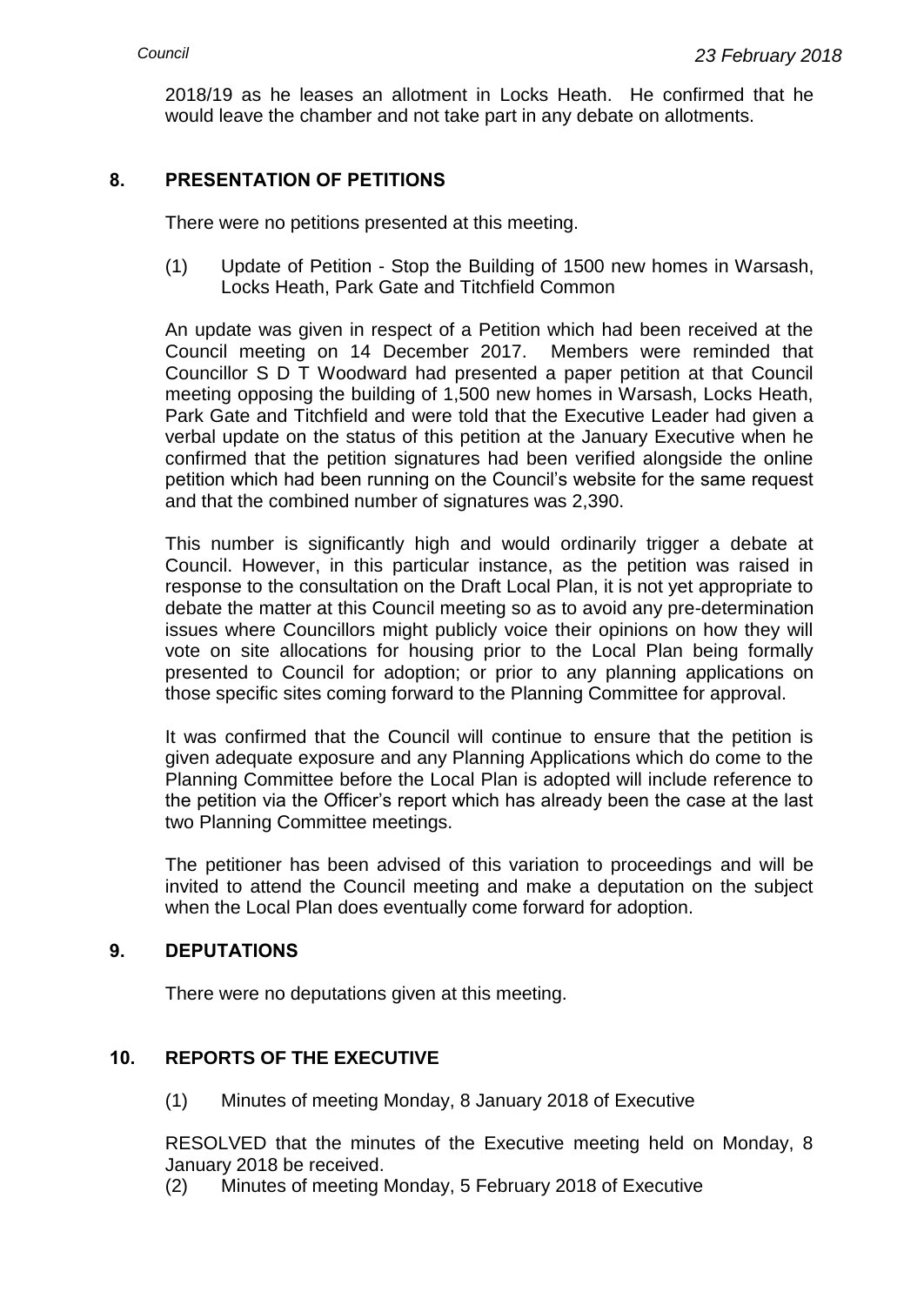RESOLVED that:

- (a) the minutes of the Executive meeting held on Monday, 5 February 2018 were received;
- (b) the recommendations contained in minute 10(1) will be considered under item 15(2);
- (c) the recommendations contained in minute 10(2) will be considered under item 15(4);
- (d) the recommendations contained in minute 10(3) will be considered under item 15(5);
- (e) the recommendations contained in minute 10(4) will be considered under item 16.
- (3) Schedule of Individual Executive Member and Officer Delegated **Decisions**

RESOLVED that the Schedule of Individual Member and Officer Delegated Decisions be received.

(4) Minutes of the meeting Monday, 20 February 2018 of Executive

The Minutes of the meeting of the Executive held on Monday, 20 February 2018 were tabled at this meeting.

RESOLVED that the minutes of the Executive meeting held on Monday, 20 February 2018 be received.

# **11. REPORT OF THE SCRUTINY BOARD**

(1) Minutes of meeting Thursday, 11 January 2018 of Scrutiny Board

RESOLVED that the minutes of the Scrutiny Board held on Thursday, 11 January 2018 be received.

#### **12. REPORTS OF OTHER COMMITTEES**

(1) Minutes of meeting Wednesday, 13 December 2017 of Planning **Committee** 

RESOLVED that the minutes of the Planning Committee held on Wednesday, 13 December 2017 be received.

(2) Minutes of meeting Wednesday, 24 January 2018 of Planning **Committee** 

RESOLVED that:

- (a) the minutes of the Planning Committee held on Wednesday, 24 January 2018 be received; and
- (b) the recommendations contained in minute 6 Spending Plans 2018/19 be accepted and accordingly that the Council: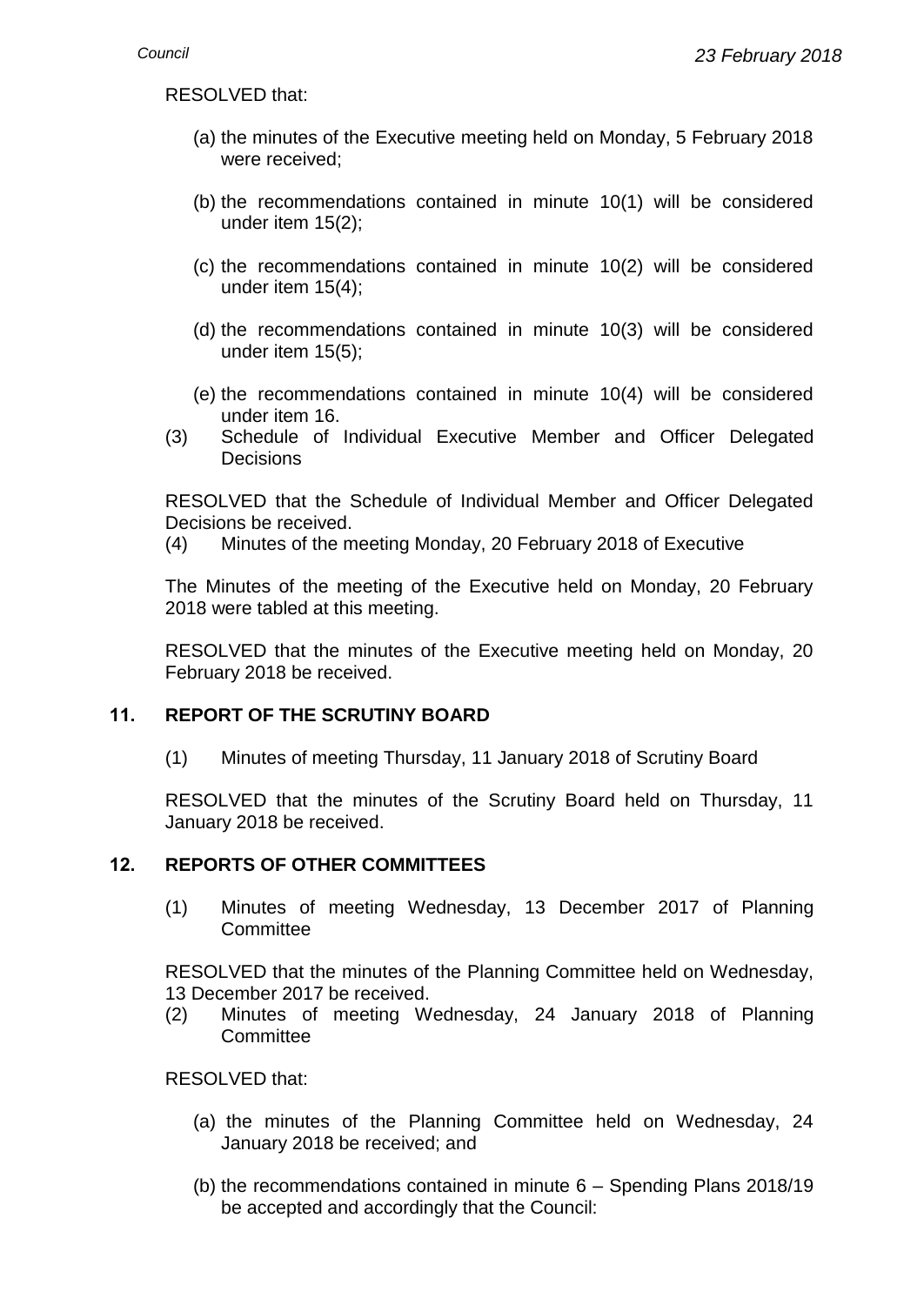- (i) agrees the revised budget for 2017/18, and the base budget for 2018/19; and
- (ii) notes the fees and charges for 2018/19.
- (3) Minutes of meeting Tuesday, 23 January 2018 of Licensing and Regulatory Affairs Committee

# RESOLVED that:

- (a) the minutes of the Licensing and Regulatory Affairs Committee held on Tuesday, 23 January 2018 be received;
- (b) the recommendations contained in Minute 7 Spending Plans 2018/19 be accepted and accordingly that the Council:
	- (i) agrees the revised budget for 2017/18; and
	- (ii) agrees the base budgets for 2018/19;
- (c) the recommendations contained in Minute 8 Fees and Charges 2018/19 be accepted and accordingly, that the Council agrees the Fees and Charges 2018/19.

# **13. QUESTIONS UNDER STANDING ORDER 17.2**

There were no questions raised at this meeting.

# **14. MOTIONS UNDER STANDING ORDER 15**

(1) Notice of Motion dated 28 January 2018 received from Councillor S D Martin

A Notice of Motion was received from Councillor S D Martin:

"I propose that the Council reviews its use of "single use plastics" and develops a strategy to phase out their use within the Council's offices and buildings as quickly as it is reasonably practicable to do so.

If agreed, I propose that the Council requests that the Streetscene Policy Development and Review Panel leads a review and researches the following additional actions:

- Commence a programme to end all sales of SUP bottles in Council buildings and the use of plastic drinking straws by the end of 2018;
- Plan the replacement of drinks machines that meet the Council's strategy as they come to the end of their current contracts, providing water stations for staff as required;
- Develop an education programme within the borough to encourage businesses, restaurants and bars to phase-out SUP glasses, bottles, cutlery and straws and encourage reusable or deposit scheme cups; and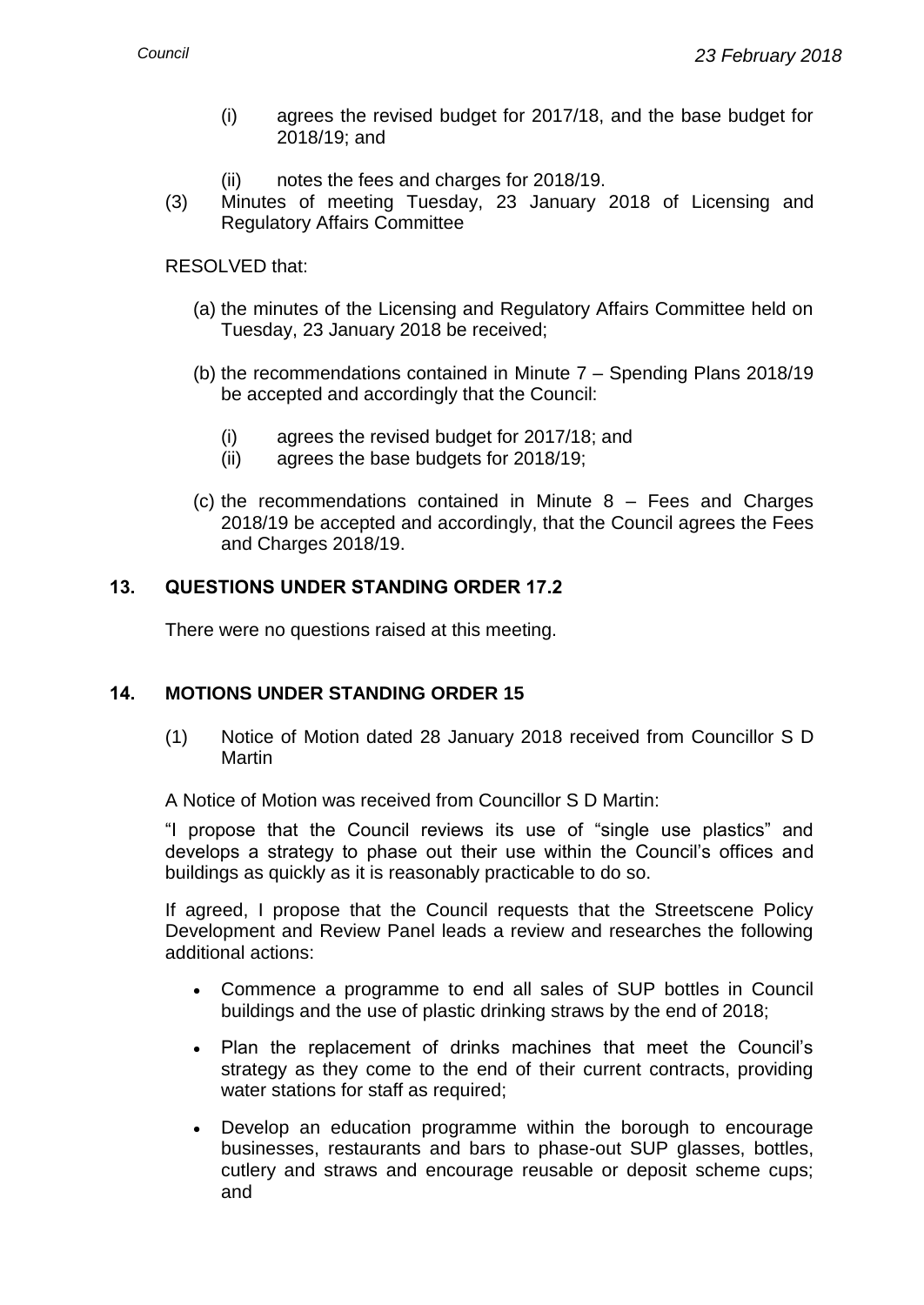- Develop an education policy to encourage, promote and assist its employees and councillors to move towards finding alternatives to "single use plastics";
- Roll out this Education programme to the residents of Fareham;
- Develop an Officers working group to develop the strategy and provide regular reports on progress to the Street Scene Panel."

This Motion was seconded by Councillor F Birkett.

An amendment to this Motion was proposed by Councillor J Forrest to add the words "Give consideration in the 2019-2020 Budget to making capital available to install drinking fountains/refilling stations in parks and recreation areas to encourage use of re-usable water bottles."

Having duly been seconded by Councillor Mrs M Brady, and following a debate, this Amendment to the Motion was lost with 5 voting for, 19 voting against and 3 abstentions.

Following a debate on the Motion, it was carried unanimously.

#### **15. FINANCE STRATEGY, CAPITAL PROGRAMME, REVENUE BUDGET AND COUNCIL TAX 2018/19**

(1) Suspension of Standing Order 19.4 and 19.5

Having duly been proposed and seconded, it was RESOLVED that:

- (a) the provisions of Standing Order 19.4 be suspended to allow the Deputy Executive Leader of the Council to speak on the matters referred to in items (2) and (3) for longer than five minutes and the Spokesman for the opposition group to speak for not more than ten minutes;
- (b) the provisions of Standing Order 19.5 be suspended to allow the Deputy Executive Leader to speak on the matters referred to in items (2) and (3) more than once in order to respond to points raised in debate; and
- (2) Report to the Executive 05 February 2018

It was proposed by Councillor T M Cartwright and seconded by Councillor K D Evans that the Council accepts the recommendations of the Executive and approves:

- (a) the capital programme and financing of £55,081,000;
- (b) an overall revised revenue budget for 2017/18 of £8,616,700;
- (c) a revenue budget for 2018/19 of £8,440,500;
- (d) the surplus in the spending reserve remains in the reserve to cover the anticipated future funding shortfalls as set out in paragraphs 18-21 of the Executive report of the 05 February 2018; and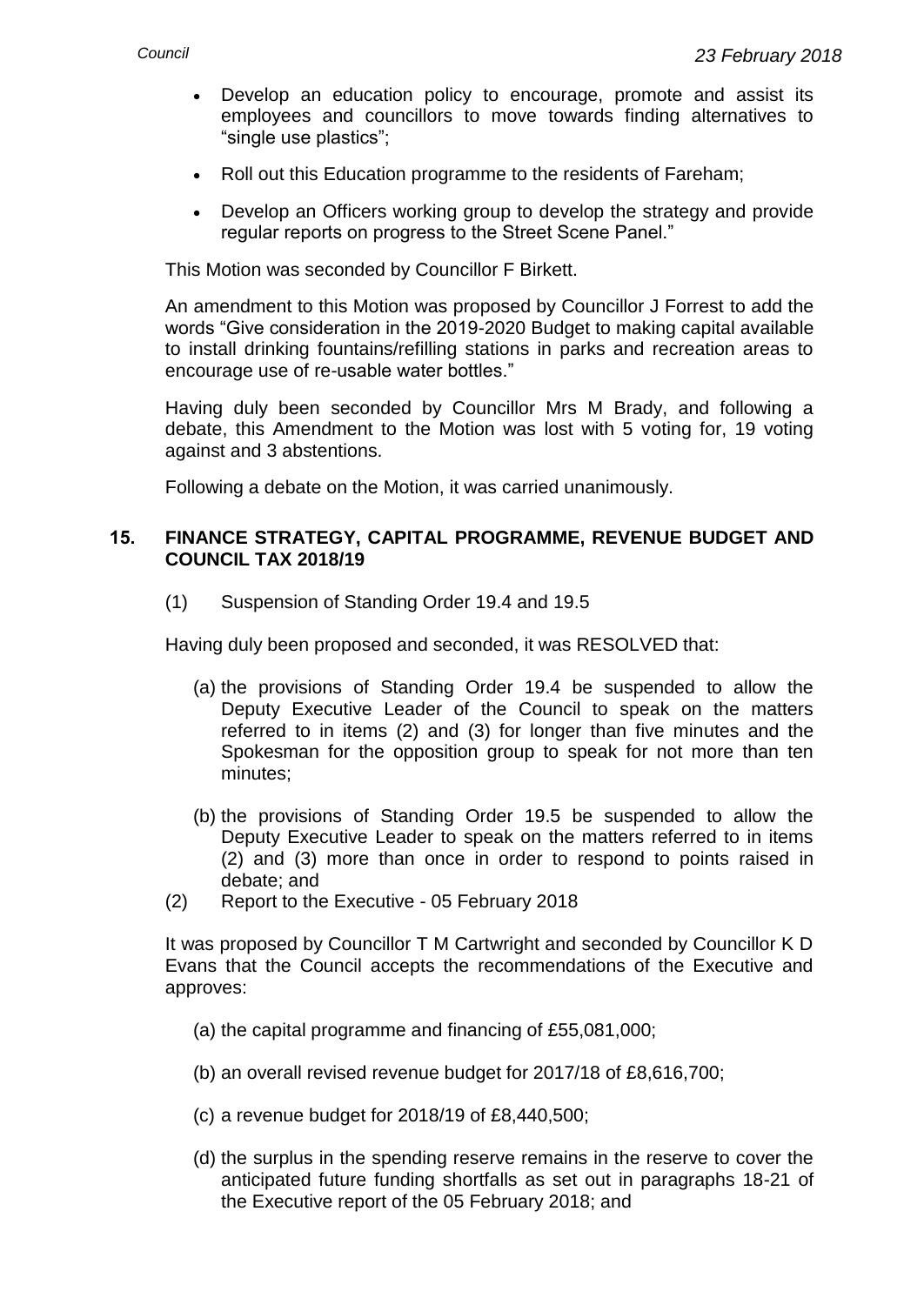(e) a council tax for Fareham Borough Council for 2018/19 of £155.22 per band D property, which represents a £5.00 increase when compared to the current year and is within referendum limits.

In presenting the budget, the Deputy Executive Leader reviewed the Council's performance, success stories, notable achievements from the year and outlined the agreed priorities.

The Deputy Executive Leader stated that, despite the challenging conditions, there have been many success stories over the past year. These include the adoption of a new Corporate Strategy that sets out the Council's six key priorities up to 2023 which help make Fareham an even better place to live and work.

Turning to the most notable achievements of the last 12 months, the Deputy Executive Leader stated that in July 2017, the Executive had agreed a Vision for the future of Fareham Town Centre. This very important document shapes the way the town will develop over the coming years, and includes plans for new homes, new shops, a new hotel, and improved cultural and parking facilities.

The Council also consulted on a draft Local Plan and received a very high response from residents. The plan will make sure the Council continues to have a strategic approach to planning based on the latest housing needs data for Fareham right up to 2036.

The Deputy Executive Leader stated that it had been announced in January 2017 that Welborne would receive £225,000 from the Government and in December 2017, a further £275,000 was announced - money which will fund dedicated staff and technical assessments vital to the successful delivery of Welborne.

The Council successfully bid for a £10m grant from the Ministry of Housing, Communities and Local Government's Housing Infrastructure Fund. This secures the finance needed to upgrade J10 of the M27 to an 'all-moves' junction.

Hampshire County Council have also bid for £123m from the Department for Communities and Local Government's Housing Infrastructure Fund for a range of infrastructure such as roads and schools that could be brought forward early at Welborne.

The Deputy Executive Leader stated that, after the success of Fareham Innovation Centre, a new extension has been built which will be ready to open in a few weeks' time. The £7m extension which is part funded by a two million pound LEP grant, will provide 3,400 square meters of new floor space, thirtythree new offices, five new workshops and spacious new conference facilities for new businesses, especially those in the engineering, aerospace, aviation and marine industries.

The Deputy Executive Leader advised the meeting that with the continued investment in airport infrastructure, such as permanent fueling facilities,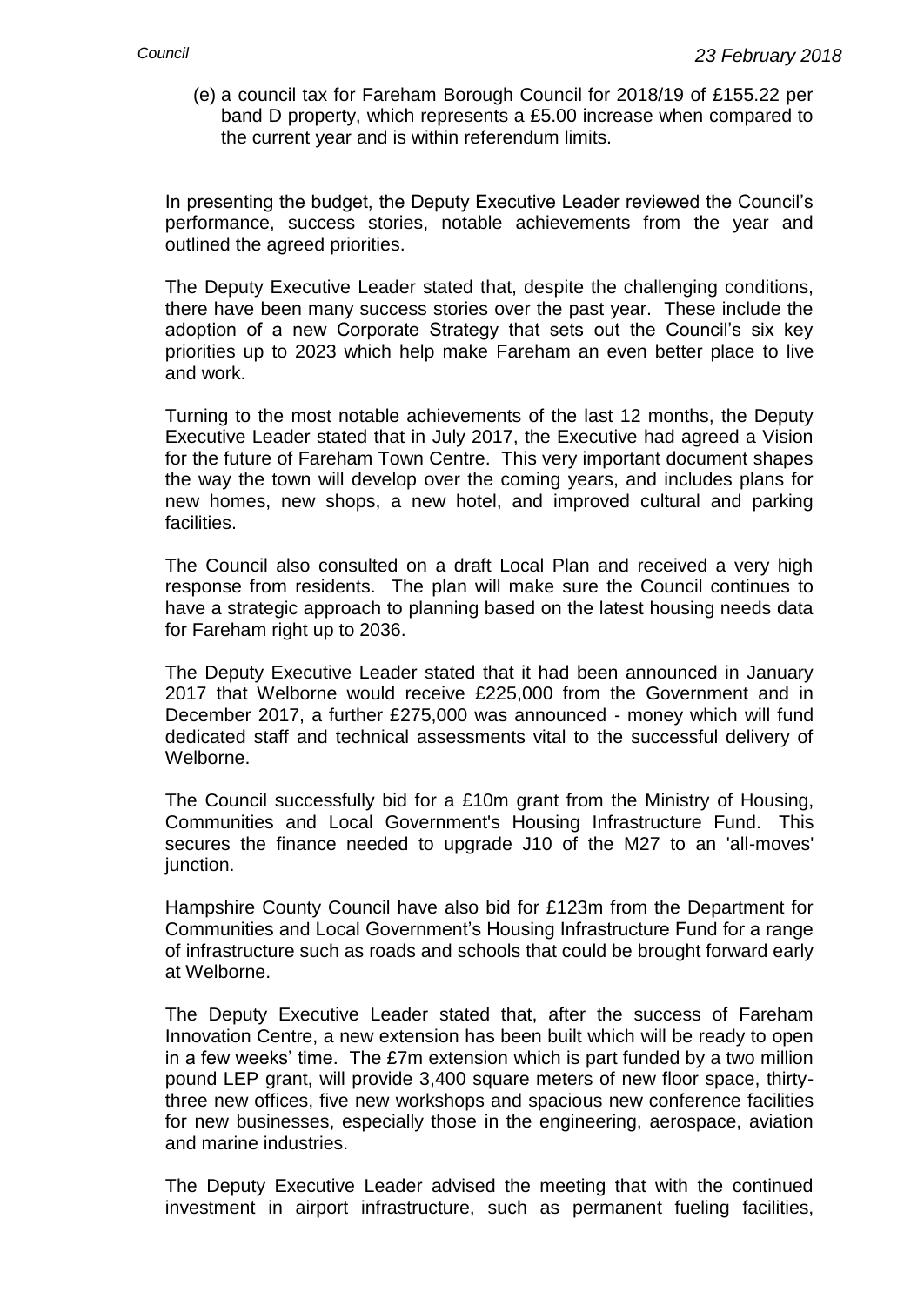improved parking, improved visitor and corporate facilities, and ongoing work to promote the site, flight movements are now 50% more than when the Council took over the airport in 2015.

A funding arrangement of £7m for infrastructure works had been agreed with the LEP, allowing future business rates growth to fund the works in the long term. This will provide more serviced plots for development, and work should start in the next year.

The Executive have agreed to the National Grid IFA2 project proceeding to the next stage, having considered technical evidence, which gave assurance that the scheme won't compromise the Council's vision for Daedalus and the detailed design of the interconnector was also approved, together with the plans for a very extensive area of open space for communities to enjoy.

The Deputy Executive Leader also stated that the IFA2 Employment and Skills Plan had been approved, which sets out impressive targets for providing jobs, placements and apprenticeships for local people during construction.

Also in the last year, the Council has received a  $14<sup>th</sup>$  consecutive winning entry in the South and South East in Bloom Awards 2017, receiving a Gold Award and declared Small City Category Winner. Fareham in Bloom also received 'The County Award' for Hampshire for the highest marked entry in the county.

Fareham's parks and gardens had also won top awards during the year. These included gold awards for the Sensory Garden, Westbury Manor Garden and the Civic Gardens.

The Deputy Executive Leader stated that the completion of the £1m Hill Head Seawall project will reduce the risk of flooding, protect beach huts, cliffs and keep the promenade open all year round.

In respect of Westbury Manor, an investment of £448,000 from Fareham Borough Council and £217,000 from Hampshire Cultural Trust has seen Westbury Manor turned into a vibrant cultural stop. Exhibitions have been modernised, the ground floor remodeled and creative studios set up on the second floor. The area at front of the building has also been made more welcoming too.

The Deputy Executive Leader stated that Southampton and Fareham Legal Services Partnership had been named Project Team of the Year at the Local Government Legal Awards 2017. This award recognized the outstanding achievement in legal work relating to delivery of a major project or procurement, and for Fareham Borough Council, that was the Welborne and Daedalus projects.

The Council had also received a Gold award from the RSPCA for its excellent Stray Dog Service.

The Council's 'design a play area consultation game' saw an increase in responses from residents in play area consultations and the annual attendance at CAT Meetings has also increased by nearly 400 people during the year, with 1,485 attending CAT meetings during in 2017.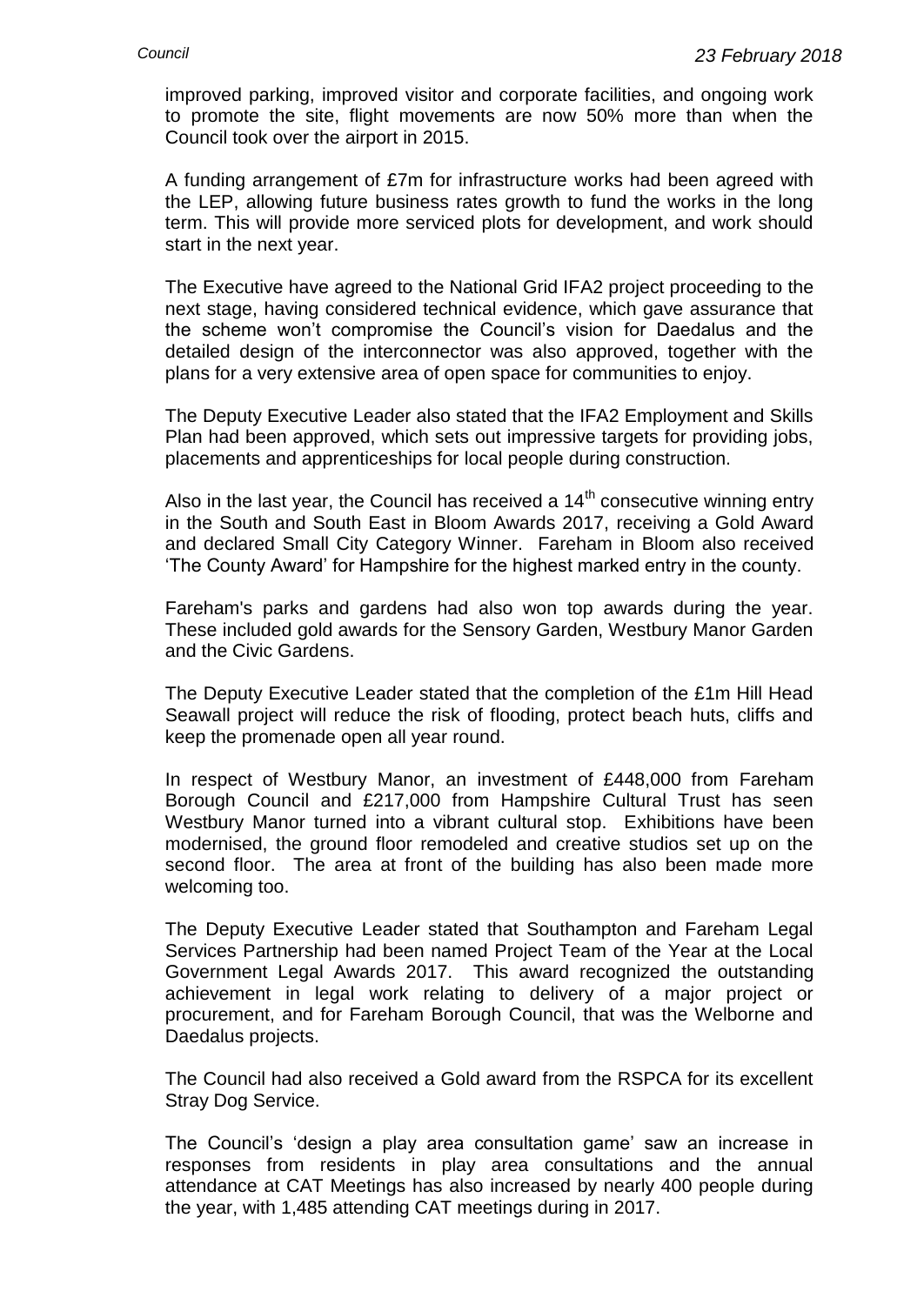The Deputy Executive Leader stated that the £5.2m Sylvan Court sheltered housing scheme had been completed in Sarisbury Green last summer. This consists of 25 one-bedroom and 11 two-bedroom flats with an approved £720,000 Homes and Communities Agency grant to help fund the scheme.

The Deputy Executive Leader told the meeting that Fareham is one of 30 local authorities selected by the Government to deliver a share of starter homes and these will be built exclusively for first-time buyers aged 23-40 and available for at least 20% below market value.

Her Royal Highness The Princess Royal had visited Daedalus on Thursday 13 July, as the site marked 100 years of flying, and in September, more than 2,500 people had attended the Daedalus 100 celebrations at Solent Airport which included static aircraft displays, children's activities, fun fair and stalls.

The Deputy Executive Leader stated that a new air link between Solent Airport and Alderney is being progressed.

The Deputy Executive Leader advised that also during the past year, the Council had run a range of fun activities for young people and families. Access all Areas was attended by over 1600 youngsters and Thumbs Up Thursday was attended by over 600 children and young people.

Young people and youth clubs in Fareham had continued to receive support thanks to £24,405 from Fareham Borough Council's Youth Activities Fund, for various schemes such as Y-Services, Crofton Youth Project and Oasis Youth Project.

The Deputy Executive Leader stated that, even though the Council has achieved a great deal already, further savings need to be made.

He stated that there will be further government funding cuts in 2018-19 of over £750,000, due to funding reductions and changes to the New Homes Bonus calculations announced in the 2016 autumn statement. With further funding cuts expected during this Government's term, there remains a challenge to realise savings whilst meeting increasing customer expectations. The Deputy Executive Leader stated that the Council must also plan for other budget pressures that could see spending increase which the Council has little or no control over.

The Deputy Executive Leader stated that by far the biggest challenge is the continuing reduction in financial support from central Government with funding having changed since this Council first set its council tax at £140.22 back in 2009. He explained that in 2009, funding from central Government and council tax payers was almost in equal proportion. For the forthcoming financial year council tax payers will be providing nearly 80% of the funding required to run our services.

Government support for Fareham ended during 2017-18 and from 2018-19 the Council will be solely reliant on income from customers, business rates and council tax payers to fund our services.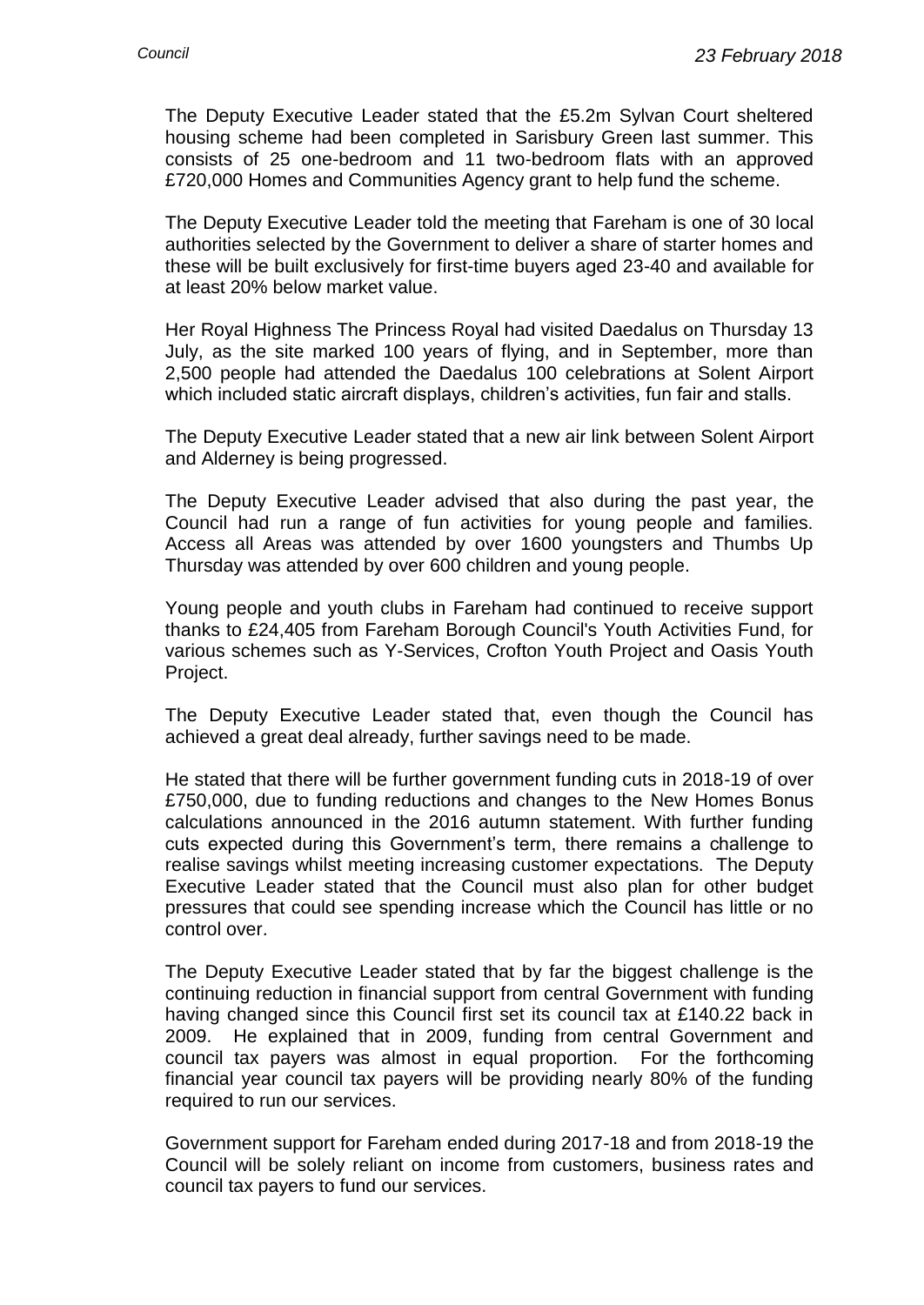The Deputy Executive Leader stated that in order to reduce the impact of the funding reductions, the Council has had to undertake an efficiency programme.

He outlined how the Council has continued to invest in commercial properties and, since 2013, the Council has invested around £26m in property, much of which is in the Borough. These properties bring in much needed rental income.

The Deputy Executive Leader explained that the Vanguard method of working has helped the Council provide better services to customers and these changes have also resulted in savings of nearly £1m.

He stated that the Civic Offices now has almost three and a half floors dedicated to external organisations. This not only brings in vital income but also enables better partnership working with these organisations.

Turning to the Council's capital programme, the Deputy Executive Leader stated that the General Fund capital programme for the next 5 years is a very generous £55m and is focussed on delivering schemes in line with our Council Priorities. This is a fully funded programme, paid partly from resources that the Council has accumulated, and also with a large proportion attracted from external sources, thereby protecting the Council tax payers.

The Deputy Executive Leader then turned to the revenue budget for Council housing. Expenditure in 2018-19 is estimated to be £12.4m, with over 90% of income being from rents. The average weekly rent in Fareham will be £89.56 in 2018-19.

As part of the Housing Revenue Account the next 5 years will see a £20m investment in Council properties including improvements, acquisitions and a new build programme.

The Deputy Executive Leader stated that he was pleased to be able to present this budget to the meeting, which for 2018-19 will amount to £8.4m and is almost £200,000 less than the base budget for the current year. With funding from business rates of just over £1.8m the sum of £6,613,195 must be raised from Fareham's Council taxpayers.

Fareham's Council Tax base for 2018-19 is 42,605 band D properties which shows an increase of 234 since the last year. Dividing the amount to be raised from our taxpayers by the tax base gives a Council Tax for band D properties of £155.22.

The Deputy Executive Leader stated that with figures now in from other preceptors, the total for a Band D property in Fareham will be £1,599.38, which is an £86.76 increase over the 2017/18 figure.

The Deputy Executive Leader stated that he had outlined a budget that delivers all services at a cost equivalent to a level seen a decade ago and has proposed a capital programme for the next 5 years, valued at £55m and furthermore was able to confirm that although the Council has seen further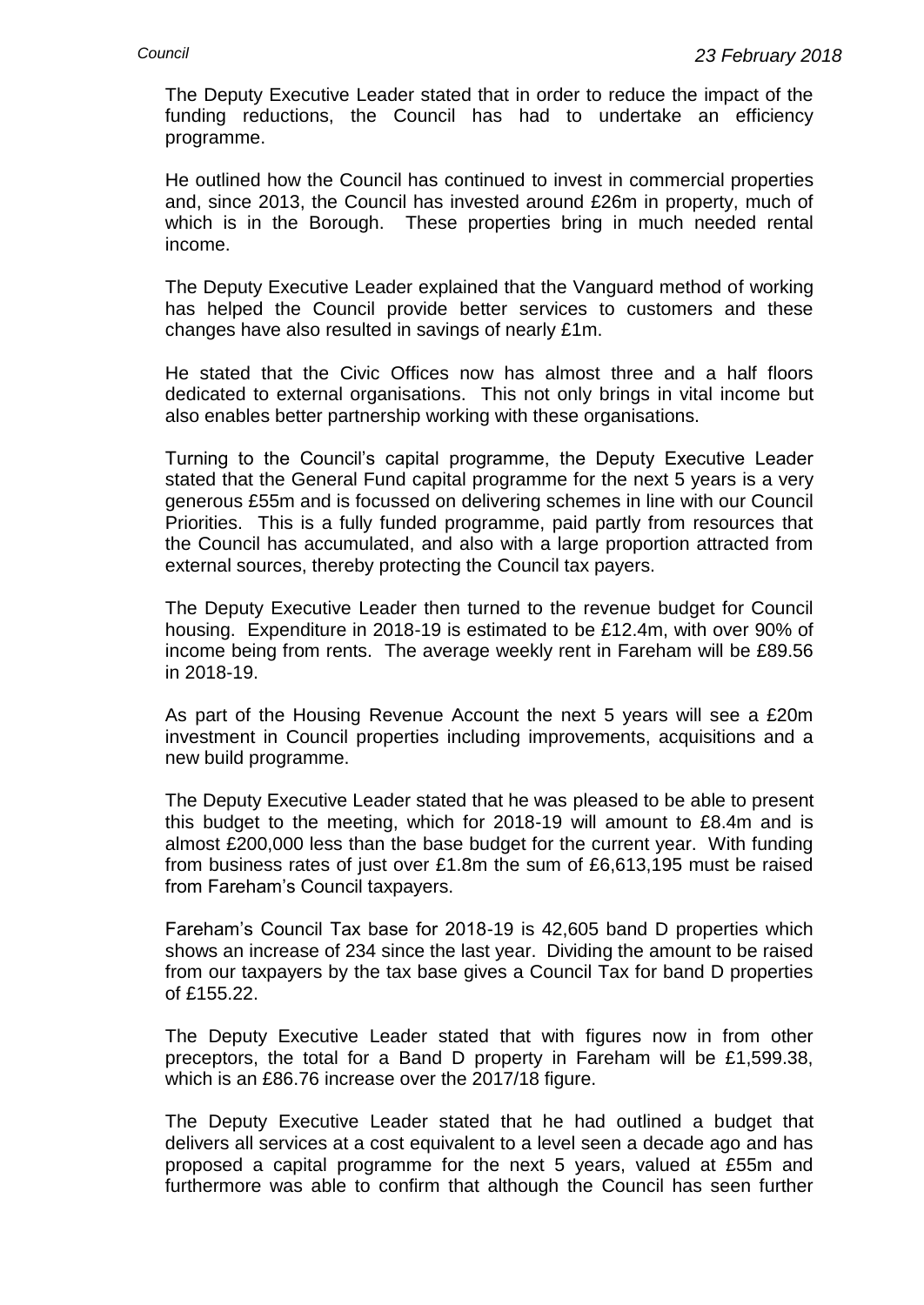funding reductions of £600,000, including a loss of the New Homes Bonus, a balanced budget has been set.

The Deputy Executive Leader stated that, in line with Central Government policy, the Council has increased Council Tax for only the third time since 2009, which considering the reductions to our funding it is a remarkable achievement. To have kept council tax so low, and even with a £5 increase, to still have one of the lowest council tax band D charges in the country is impressive.

The Deputy Executive Leader reminded Members that Fareham has most properties in band C and here the Council Tax for two adults will be £137.97 or just £2.65 per week which equates to a rise of just a penny per day and he concluded by asking Members to approve the recommendations set out under Item 15(2) in the Agenda.

During the debate, a number of Councillors asked that their thanks be placed on record to Officers who work hard to provide services to the residents of Fareham.

Following a debate on the item and on the recommendations being put to the meeting, it was declared CARRIED with 28 voting in favour and 1 against.

(Councillors K Barton, B Bayford, Mrs S M Bayford, Miss S M Bell, F Birkett, Mrs M Brady, Mrs P M Bryant, J Butts, T M Cartwright, Mrs L Clubley, S Cunningham, P J Davies, Mrs T Ellis, K D Evans, G Fazackarley, M J Ford, JP, J Forrest, Miss T Harper, Mrs C L A Hockley, Mrs C Heneghan, L Keeble, A Mandry, S D Martin, Ms S Pankhurst, R H Price, JP, D L Steadman, Mrs K K Trott and N J Walker voting in favour and Councillor J M Englefield voting against).

RESOLVED that the recommendations of the Executive be accepted and accordingly the Council approves:

- (a) the capital programme and financing of £55,081,000;
- (b) an overall revised revenue budget for 2017/18 of £8,616,700;
- (c) a revenue budget for 2018/19 of £8,440,500;
- (d) the surplus in the spending reserve remains in the reserve to cover the anticipated future funding shortfalls as set out in paragraphs 18-21 of the Executive report of the 05 February 2018; and
- (e) a council tax for Fareham Borough Council for 2018/19 of £155.22 per band D property, which represents a £5.00 increase when compared to the current year and is within referendum limits.
- (3) Council Tax for 2018/19 for Fareham Borough Council, Hampshire County Council, Hampshire Police and Crime Commissioner and Hampshire Fire and Rescue Service.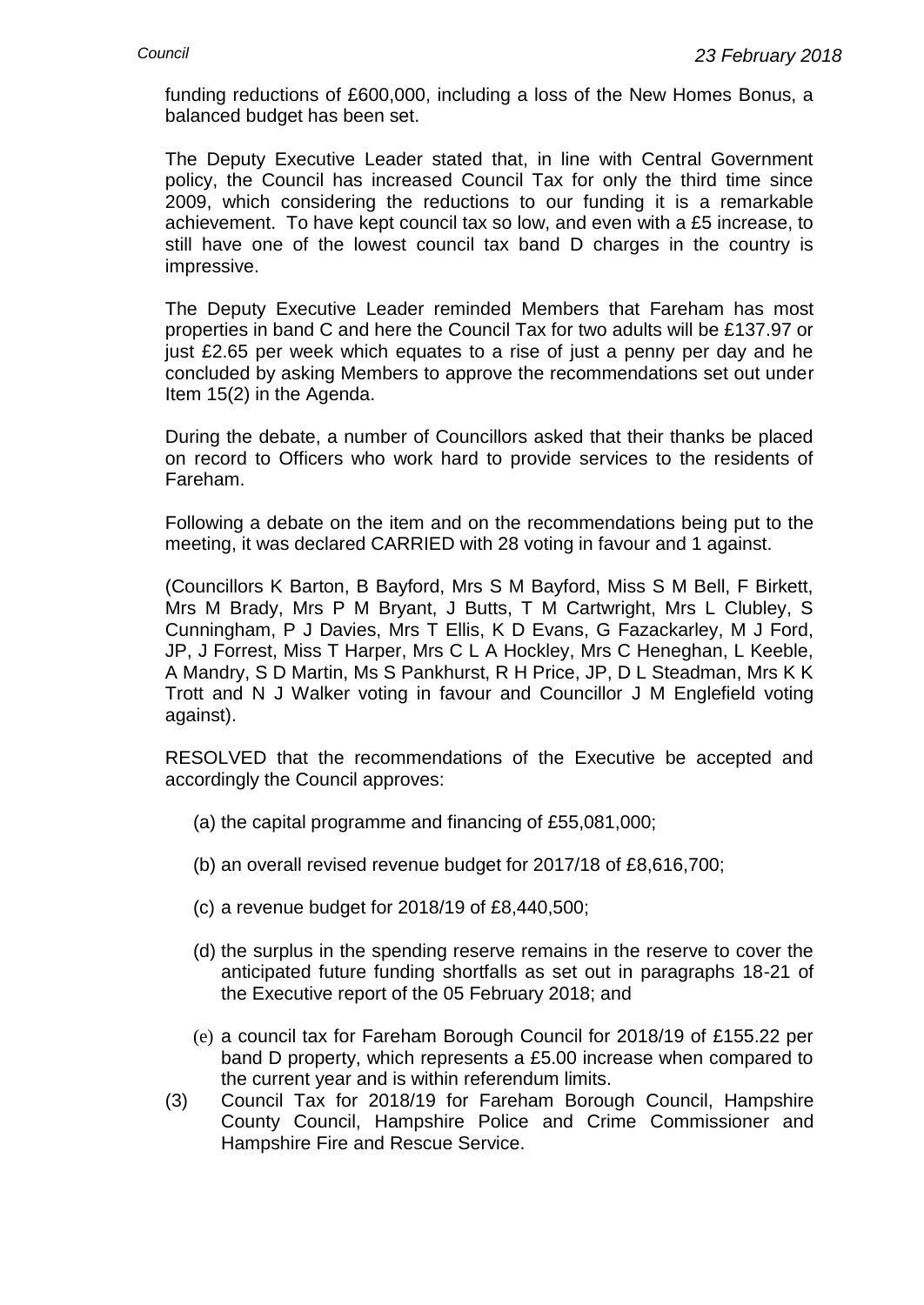The Council considered information tabled at the meeting: a schedule showing the formal calculations for setting the Council Tax and a graphical breakdown of council tax rates, as attached to these Minutes.

On the recommendations being put to the meeting, it was declared CARRIED with 28 voting in favour and 1 voting against.

(Councillors K Barton, B Bayford, Mrs S M Bayford, Miss S M Bell, F Birkett, Mrs M Brady, Mrs P M Bryant, J Butts, T M Cartwright, Mrs L Clubley, S Cunningham, P J Davies, Mrs T Ellis, K D Evans, G Fazackarley, M J Ford, JP, J Forrest, Miss T Harper, Mrs C L A Hockley, Mrs C Heneghan, L Keeble, A Mandry, S D Martin, Ms S Pankhurst, R H Price, JP, D L Steadman, Mrs K Trott and N J Walker voting in favour and Councillor J M Englefield voting against).

RESOLVED that the Council:

- (1) notes that on 23 February 2018 the Council calculated the Council Tax Base 2018/19 for the whole Council area as 42,605.3 [Item T in the formula in Section 31B(1) of the Local Government Finance Act 1992, as amended (the "Act")];
- (2) notes the calculation that the Council Tax requirement for the Council's own purposes for 2018/19 is £6,613,195;
- (3) notes that the following amounts be calculated by the Council for the year 2017/18 in accordance with Sections 31 to 36 of the Act:-
	- (a) £47,905,400 being the aggregate of the amounts which the Council estimates for the items set out in Section 31A(2) of the Act taking into account all precepts issued to it by Parish Councils.
	- (b) £41,292,205 being the aggregate of the amounts which the Council estimates for the items set out in Section 31A(3) of the Act.

(c) £6,613,195 being the amount by which the aggregate at 3(a) above exceeds the aggregate at 3(b) above, calculated by the Council in accordance with Section 31A(4) of the Act as its Council Tax requirement for the year. (Item R in the formula in Section 31B of the Act).

- (d)  $£155.22$  being the amount at  $3(c)$  above (Item R), all divided by Item T (1(a) above), calculated by the Council, in accordance with Section 31B of the Act, as the basic amount of its Council Tax for the year.
- (e) £0.00 being the aggregate amount of all special items (Parish precepts) referred to in Section 34(1) of the Act.
- (f) £155.22 being the amount at 3(d) above less the result given by dividing the amount at  $3(e)$  above by Item T  $(1(a))$ above), calculated by the Council, in accordance with Section 34(2) of the Act, as the basic amount of its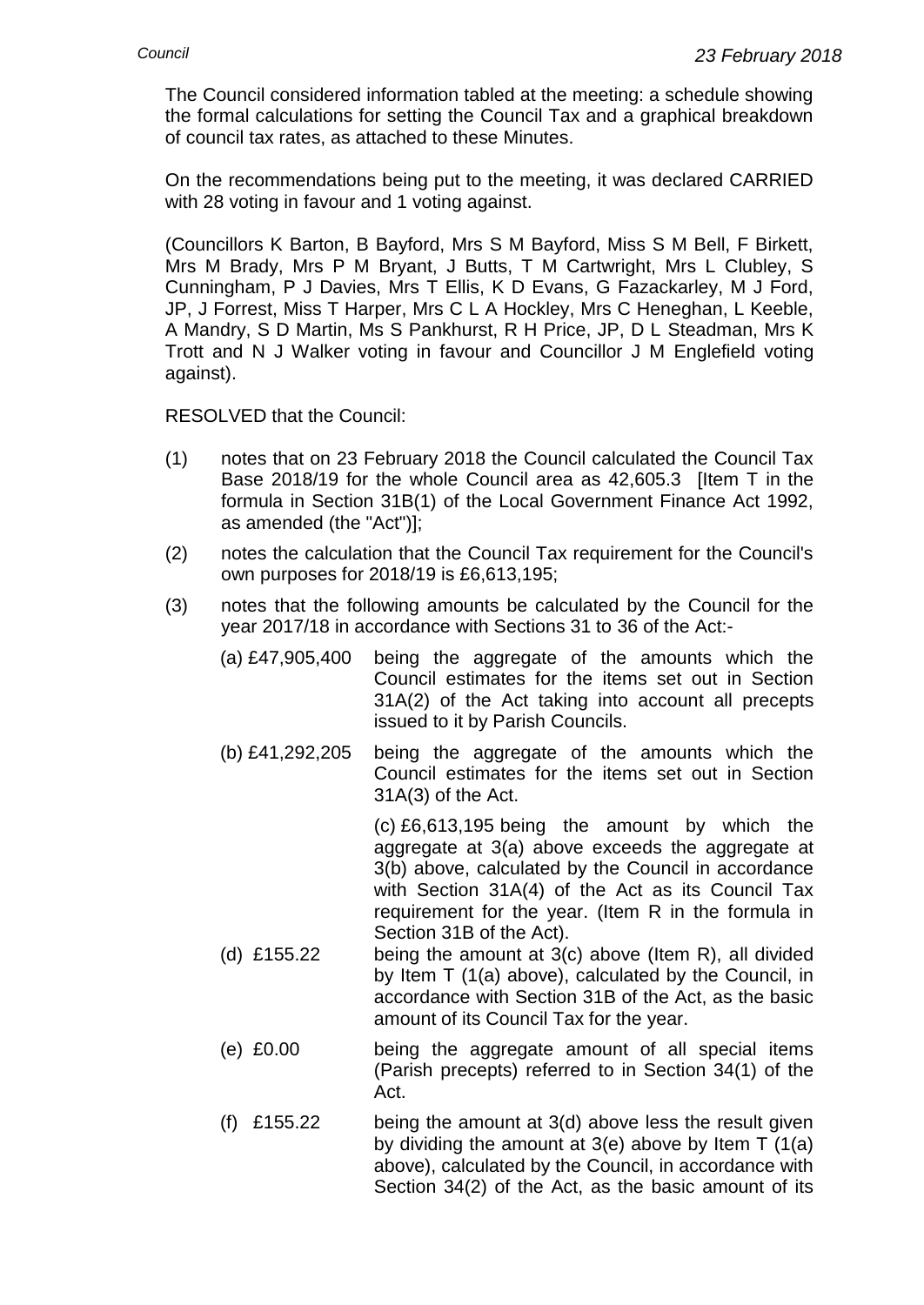Council Tax for the year for dwellings in those parts of its area to which no Parish precept relates.

- (4) notes that the County Council, the Police and Crime Commissioner along with Hampshire Fire and Rescue Service have issued precepts to the Council in accordance with Section 40 of the Local Government Finance Act 1992 for each category of dwellings in the Council's area as indicated in the table below;
- (5) notes that the Council, in accordance with Sections 30 and 38 of the Local Government Finance Act 1992, hereby sets the aggregate amounts shown in the tables below as the amounts of Council Tax for 2018/19 for each part of its area and for each of the categories of dwellings.

| <b>Valuation Bands</b>                       |                         |                         |          |                         |                         |                         |                         |
|----------------------------------------------|-------------------------|-------------------------|----------|-------------------------|-------------------------|-------------------------|-------------------------|
|                                              |                         |                         |          |                         |                         |                         |                         |
| Fareham Borough Council                      |                         |                         |          |                         |                         |                         |                         |
| A                                            | B                       | С                       | D        | Е                       | F                       | G                       | H                       |
| £                                            | £                       | £                       | £        | £                       | £                       | £                       | £                       |
| 103.48                                       | 120.73                  | 137.97                  | 155.22   | 189.71                  | 224.21                  | 258.70                  | 310.44                  |
|                                              |                         |                         |          |                         |                         |                         |                         |
| <b>Hampshire County Council</b>              |                         |                         |          |                         |                         |                         |                         |
| A                                            | B                       | C                       | D        | E                       | F                       | G                       | H                       |
| $\overline{\mathbf{f}}$                      | $\overline{\mathbf{f}}$ | $\overline{\mathbf{f}}$ | £        | $\overline{\mathbf{f}}$ | $\overline{\mathbf{f}}$ | $\overline{f}$          | $\overline{\mathbf{f}}$ |
| 742.57                                       | 866.34                  | 990.10                  | 1,113.86 | 1,361.38                | 1,608.91                | 1,856.43                | 2,227.72                |
|                                              |                         |                         |          |                         |                         |                         |                         |
| Hampshire County Council - Adult Social Care |                         |                         |          |                         |                         |                         |                         |
| A                                            | B                       | C                       | D        | Е                       | F                       | G                       | H                       |
| £                                            | £                       | £                       | £        | £                       | £                       | £                       | £                       |
| 58.07                                        | 67.74                   | 77.42                   | 87.10    | 106.46                  | 125.81                  | 145.17                  | 174.20                  |
|                                              |                         |                         |          |                         |                         |                         |                         |
| Police and Crime Commissioner for Hampshire  |                         |                         |          |                         |                         |                         |                         |
| A                                            | B                       | C                       | D        | E                       | F                       | G                       | H                       |
| £                                            | £                       | £                       | £        | £                       | £                       | £                       | £                       |
| 118.31                                       | 138.02                  | 157.74                  | 177.46   | 216.90                  | 256.33                  | 295.77                  | 354.92                  |
|                                              |                         |                         |          |                         |                         |                         |                         |
| Hampshire Fire and Rescue Authority          |                         |                         |          |                         |                         |                         |                         |
| A                                            | B                       | С                       | D        | E                       | F                       | G                       | H                       |
| £                                            | £                       | £                       | £        | £                       | £                       | £                       | £                       |
| 43.83                                        | 51.13                   | 58.44                   | 65.74    | 80.35                   | 94.96                   | 109.57                  | 131.48                  |
|                                              |                         |                         |          |                         |                         |                         |                         |
| <b>Aggregate of Council Tax Requirements</b> |                         |                         |          |                         |                         |                         |                         |
| A                                            | B                       | C                       | D        | Ε                       | F                       | G                       | H                       |
| $\overline{\mathbf{f}}$                      | £                       | $\overline{\mathbf{f}}$ | £        | £                       | $\overline{\mathrm{E}}$ | $\overline{\mathbf{f}}$ | £                       |

- 1,066.26 1,243.96 1,421.67 **1,599.38** 1,954.80 2,310.22 2,665.64 3,198.76
- (6) notes that in accordance with the set of principles set by the Ministry of Housing, Communities and Local Government for the year, it is determined that the relevant basic amount of council tax for 2018/19 is not excessive.
- (4) Housing Revenue Account Budget and Capital Plans 2018/19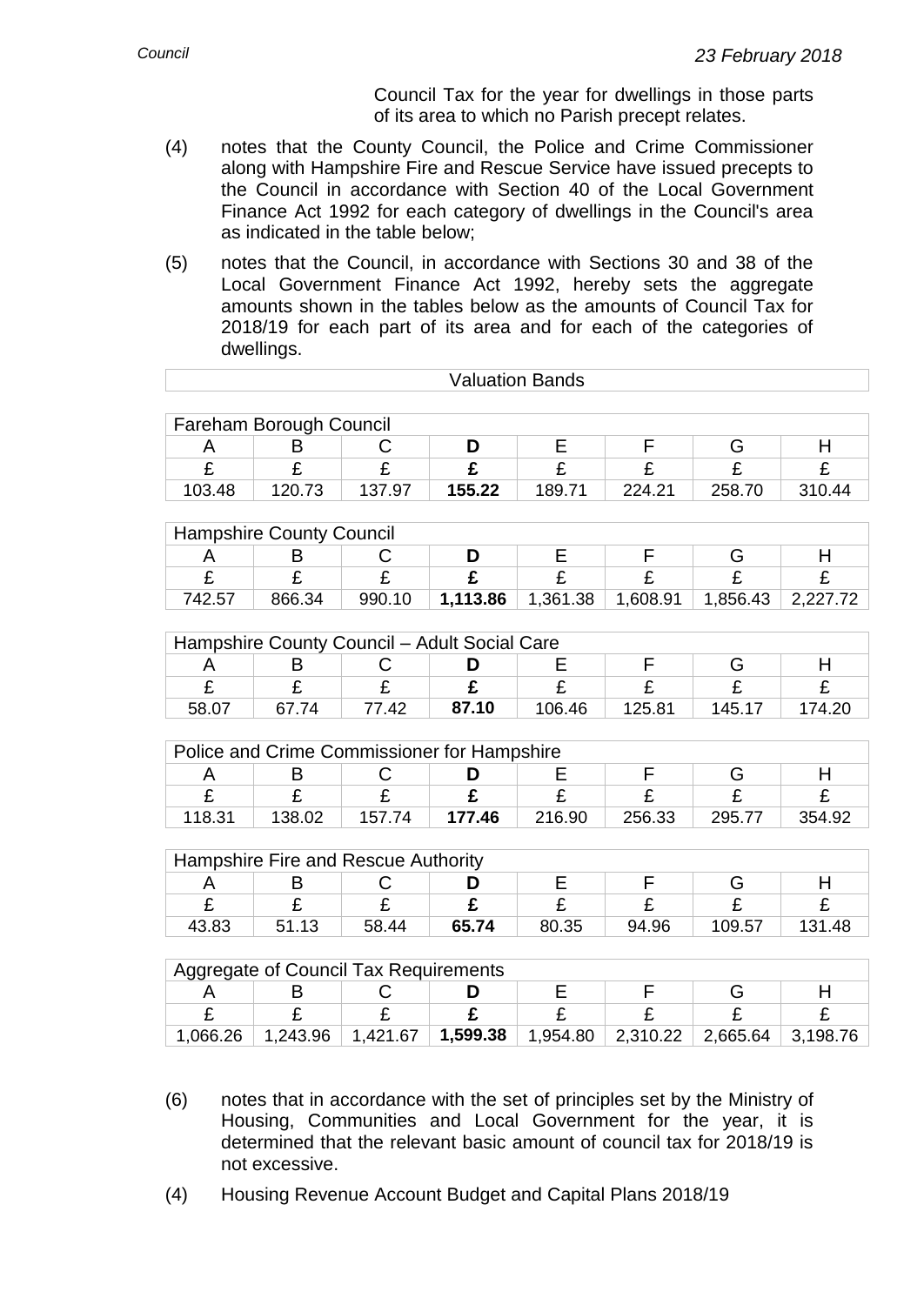On the recommendations being put to the meeting, it was declared CARRIED with 22 voting in favour, 6 voting against and 1 abstention.

(Councillors K Barton, B Bayford, Mrs S M Bayford, Miss S M Bell, F Birkett, Mrs M Brady, Mrs P M Bryant, J Butts, T M Cartwright, Mrs L Clubley, Mrs T Ellis, K D Evans, G Fazackarley, M Ford, Miss T Harper, C L A Hockley, L Keeble, A Mandry, S Martin, Ms S Pankhurst, D L Steadman and N J Walker voting in favour, Councillors S Cunningham, J Englefield, J Forrest, Mrs C Heneghan, R H Price, JP and Mrs K Trott voting against and Councillor P Davies abstaining).

RESOLVED that the recommendations of the Executive at its meeting on the 5 February 2018, contained in Minute 10(2): Housing Revenue Account Spending Plans, including the Capital Programme for 2018/19 to accepted and, accordingly the Council approves that:

- (a) rents be approved for Council Dwellings as set out in paragraph 13 with effect from 2 April 2018;
- (b) rents for Council garages be increased by 4.3% with effect from 2 April 2018;
- (c) the revised budget for 2017/18 be approved;
- (d) the base budget for 2018/19 be approved;
- (e) the capital programme and financing for 2017/18 to 2021/22 be approved; and
- (f) the annual Housing Revenue Account Budget and Capital Plans for 2018/19 be approved.
- (5) Treasury Management Strategy and Prudential Indicators 2018/19

RESOLVED that the recommendations of the Executive at its meeting of the 5 February 2018, contained in Minute 10(2): Treasury Management Strategy and Prudential Indicators 2018/19 be approved.

#### **16. MEMBERS' ALLOWANCES SCHEME**

On the recommendations being put to the meeting and duly seconded by Councillor K D Evans, an amendment was proposed by Councillor J Forrest that recommendations (d) and (e) be amended to read:

(d) subject to (a) to (c), agrees the recommendations of the Independent Remuneration Panel as set out in paragraphs 8-11 and 13-15 of this report and asks the Independent Remuneration Panel to seek the views of the Leader of the Minority Group on the recommendations made in paragraph 12.

(e) approves the revised Members' Allowances Scheme Handbook with effect from 1 April 2018, as set out at Appendix C to this report but incorporating any revision the Panel may make to the recommendation in paragraph 12 having heard the views of the Minority Group Leader.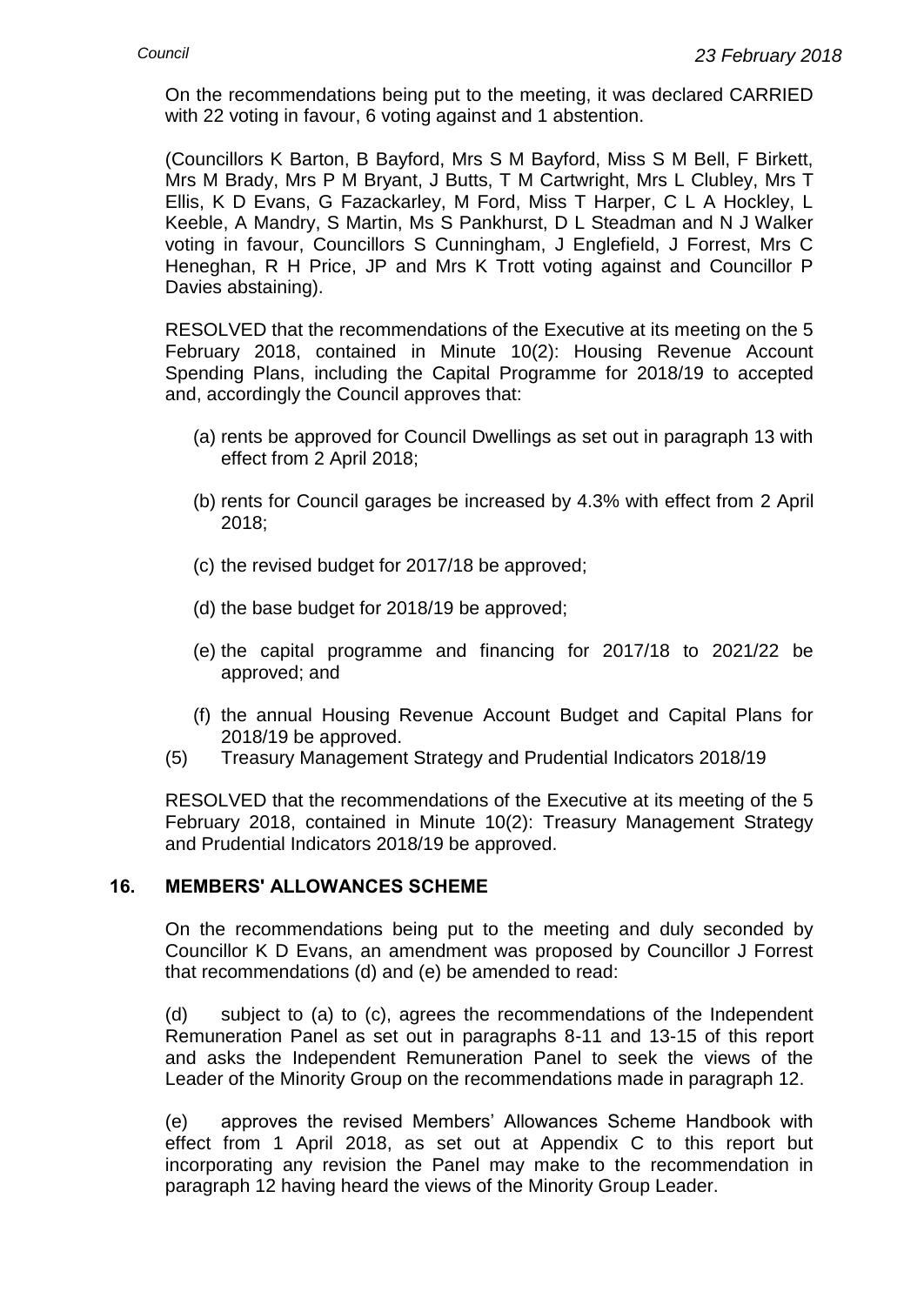With the amendment having duly been seconded by Councillor S Cunningham and debated, the amendment was LOST with 4 voting in favour, 19 voting against and 1 abstention.

A further amendment was proposed by Councillor J Englefield that no increase to Members' Allowances be made. Having been duly seconded by Councillor Mrs C Heneghan, a recorded vote was requested by Councillor J Englefield. The amendment was LOST with 4 voting in favour and 25 voting against.

(Councillors P Davies, J Englefield, Mrs C Heneghan and Mrs K Trott voting for, and Councillors K A Barton, B Bayford, Mrs S Bayford, Miss S Bell, F W Birkett, Mrs M Brady, Mrs P M Bryant, J E Butts, T Cartwright, Mrs L Clubley, S Cunningham, Mrs T Ellis, K D Evans, G Fazackarley, M Ford, J Forrest, Miss T Harper, Mrs C L A Hockley, L Keeble, A Mandry, S Martin, Ms S Pankhurst, R H Price, JP, D L Steadman and N Walker voting against)

On the recommendations (a) to (e) as set out in the report, it was declared CARRIED with 21 voting in favour, 4 voting against and 1 abstention.

RESOLVED that the recommendations of the Executive at its meeting on 05 February 2018 contained in minute 10(4): Members Allowances Scheme be accepted and, accordingly the Council agrees:-

- i. that it is satisfied of the good and valid reasons for the differences in some areas of comparison between Fareham's Members' Allowances Scheme and other Hampshire districts;
- ii. to index increases in all of its Allowances and expenses, including that of the Designated Independent Person, to that applicable to the Council's staff;
- iii. to include Special Responsibility Allowances for the Mayor and Deputy Mayor of 80 and 15 points respectively;
- iv. that the allowance paid to the Designated Independent Person is increased annually at the same rate as staff increases and notes that this will continue to be paid monthly due to automated administration;
- v. that for the Special Responsibility Allowance paid to the Leader of the Minority Group, the wording of note 3 of the Scheme be removed and that the Allowances for 1-9 Group Members be paid at 60 points and for 10 and above Group Members be paid at 120 points;
- vi. that Subsistence Allowances set out in the Scheme be aligned to those rates paid to Council staff;
- vii. that a supplement of 5p per mile per person be paid to Members who carry other Members as passengers in their vehicle; and
- viii. that the Living wage rate is paid for Carers' as an alternative to the statutory minimum wage.